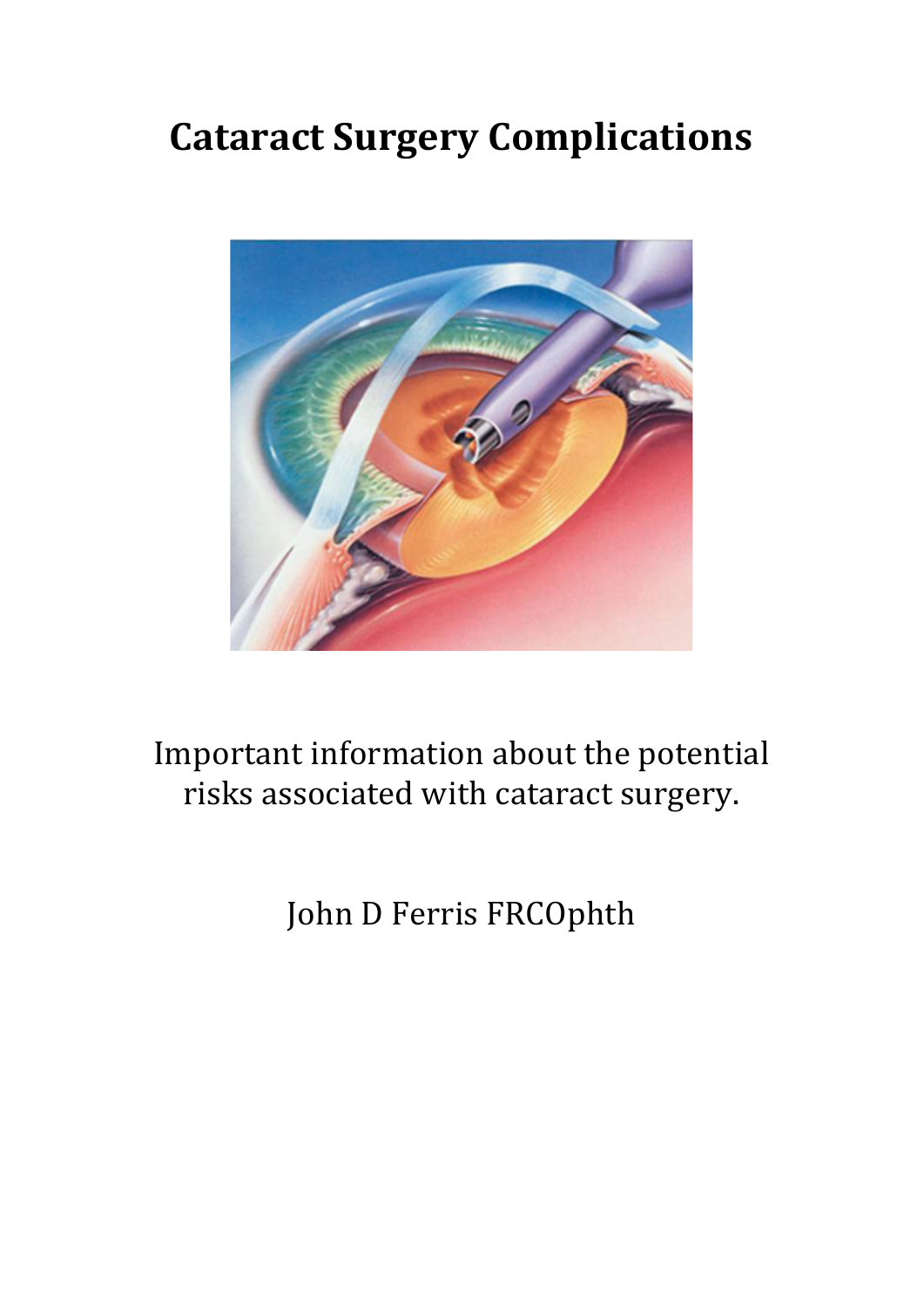It is possible for your vision to be worse following cataract surgery than it was beforehand. 1 in 100 patients will lose some vision as a direct result of the operation. One in 1000 will lose all of the vision in the eye. There is virtually no risk to the other eye. Details on the most common specific complications are given below;

**Posterior capsule rupture (PCR) and / or vitreous loss** - a split in the capsular bag which surrounds the cataract is the most common complication that arises during a cataract operation. If this should happen the operation will take longer to complete, as the vitreous jelly from the back of the eye needs to be removed from the front chamber of the eye, before placing a new implant on top of the remaining capsule. Very occasionally it is not possible to place an implant in the eye and a second operation is required. Following this complication there is an increased risk of endophthalmitis, cystoid macular oedema and of retinal detachment. You will be given additional antiinflammatory drops, I will see you the following day and you will be followed up closely in clinic.

**The rate of PCR is universally accepted as the best indicator of surgical competence.** The PCR rate will vary according to the complexity of the cases performed by an individual surgeon, as certain conditions are associated with a higher incidence of PCR. In Gloucestershire, and in many other Eye Departments in the UK, PCR rates are recorded on an Electronic Medical Record. In the UK the average PCR rate for all cases performed by consultants 1.66%, my PCR rates for cases performed over the last 5 years are shown below.

**Routine cases Complex cases**

**John Ferris 0.25% 0.5%**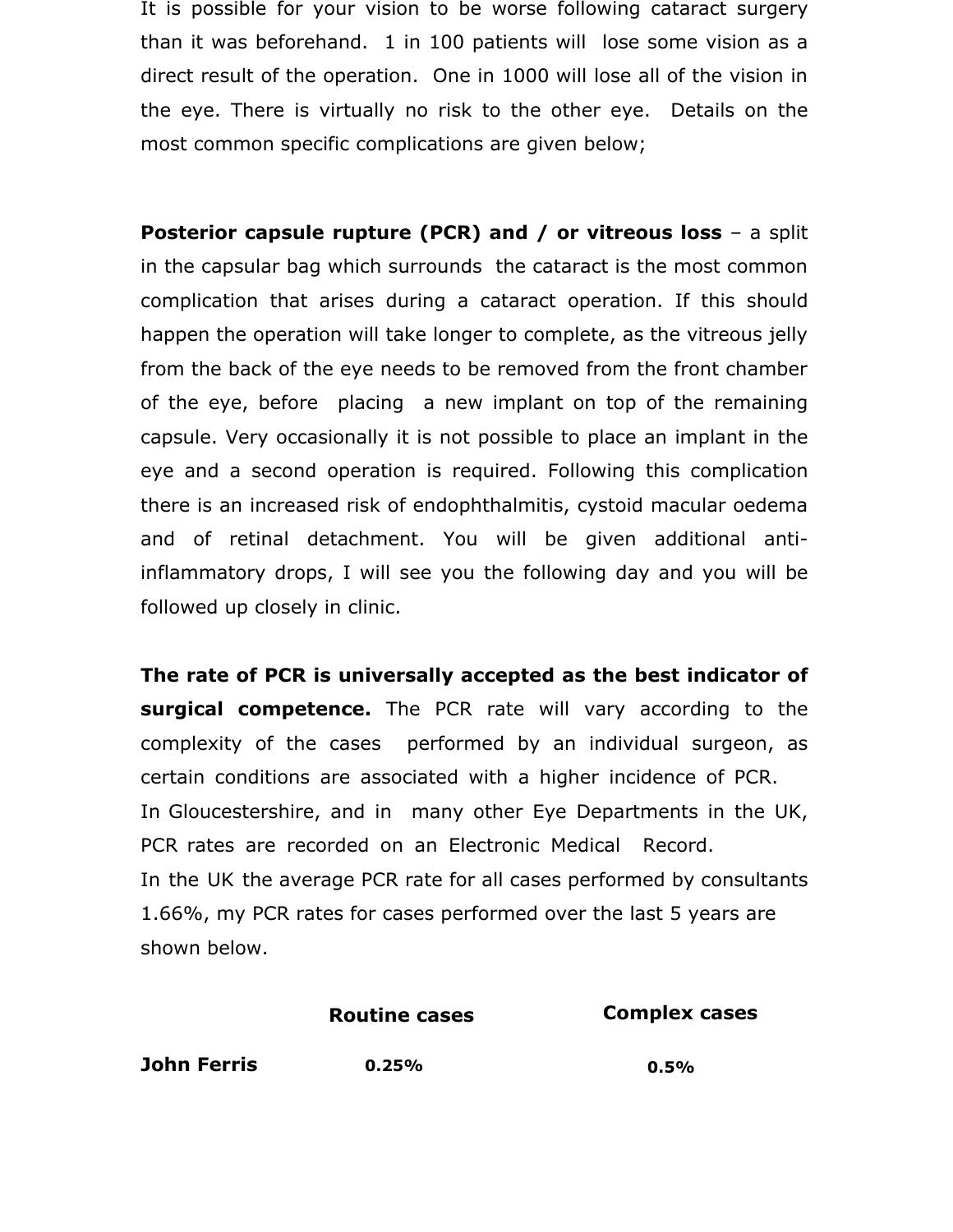**Dropped Nucleus –** part or all of the cataract falls through a posterior capsule rupture into the back part of the eye requiring another operation to remove it. This will need to be carried out in Cheltenham General Hospital by one of my Retinal Surgical colleagues within 24-48 hours.

**Cystoid Macular Oedema –** this is caused by the blood vessels at the fine focusing part of the retina becoming leaky and the retina in that area becomes waterlogged. Macular oedema occurs in 1 in 50 cases, if the vision is reduced I will perform an OCT retinal scan to confirm the diagnosis and I will prescribe a more intensive steroid drop regime and Nevenac anti-inflammatory drops for at least 4 weeks. In the majority of cases the vision returns to normal over a 4-6 week period, but occasionally there is persistently blurred central vision.

**Endophthalmitis** – severe (usually painful) infection inside the eye. As I mentioned in the video the risk of developing endophthalmitis is in the region of 1 in every 3000 operations. **If the eye suddenly becomes red and painful and the vision starts to deteriorate please call Carole-Anne or the Winfield Hospital immediately.** Even with prompt treatment the outlook for the vision is very poor following this type of infection.

**Detached Retina** – this is when the inner layer of cells within the eye peels away from the inside of the eye. The risk of retinal detachment following uncomplicated cataract surgery is approximately 1 in 300 cases. However, the risk increases if you are very short sighted or if surgery has been complicated by a posterior capsule rupture. **If you were to develop new floaters at any point following your surgery please contact us**, as this may be a sign of a vitreous detachment (when the jelly at the back of the eye separates from the retina ) which can cause a tear in the peripheral retina, that in turn can lead to a retinal detachment.

**Suprachoroidal Haemorrhage** – this is another very rare complication which occurs in approximately 1 in every 1000 cases. This type of bleeding inside the eye may require the operation to be completed on another day, but occasionally it can lead to permanent loss of the vision in the eye.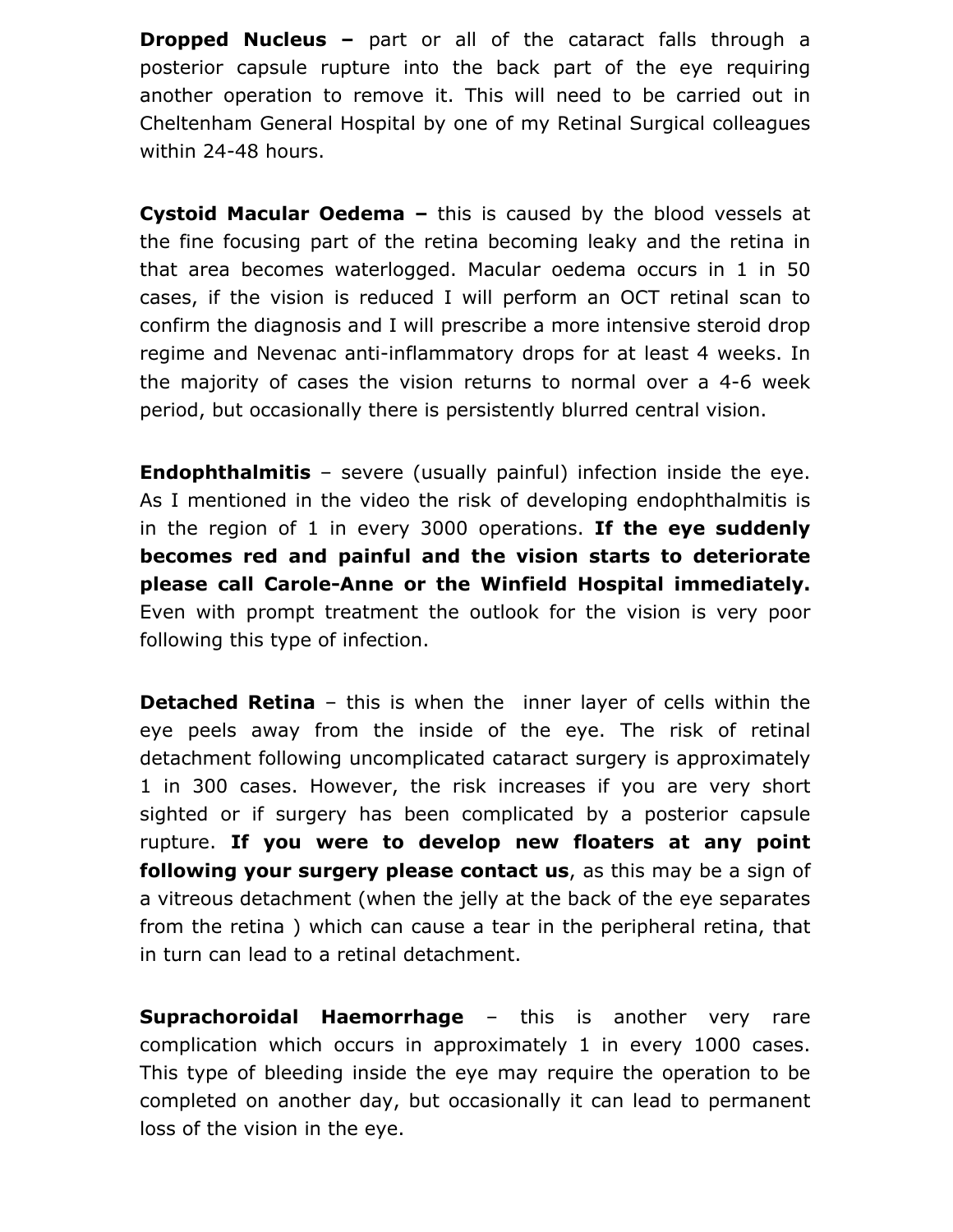**Post-operative raised intraocular pressure** – the pressure within the eye can be raised in the first 24 hours after surgery. This may require treatment if the eye is still painful the following day.

**Corneal oedema** – waterlogging of the normally clear front window of the eye. This is more likely to occur if the pressure has been high in the eye following surgery or if the cataract has been very dense. This is usually a short lived phenomenon, but occasionally corneal oedema can take days or even weeks to resolve.

**Dislocation of the Implant** – movement of the intraocular lens implant. The intraocular lens is placed into the capsular bag once the cataract has been removed. The capsular bag is attached to the inside wall of the eye by thousands of suspensory fibres known as zonules. If these zonules are weak or have been damaged by previous trauma to the eye, the capsular bag may be unstable and occasionally this can lead to the implanted lens moving out of position. If this were to occur the lens may need to be repositioned or replaced with a different type of implant.

**Refractive Surprise** *-* unexpectedly large (or different from expected) post-operative refractive error. Even though the biometry calculations are very accurate occasionally patients end up being more long or short sighted, or having more astigmatism than expected. This is more likely to happen if you were very short-sighted, very long sighted, or if you have had previous laser eye surgery.